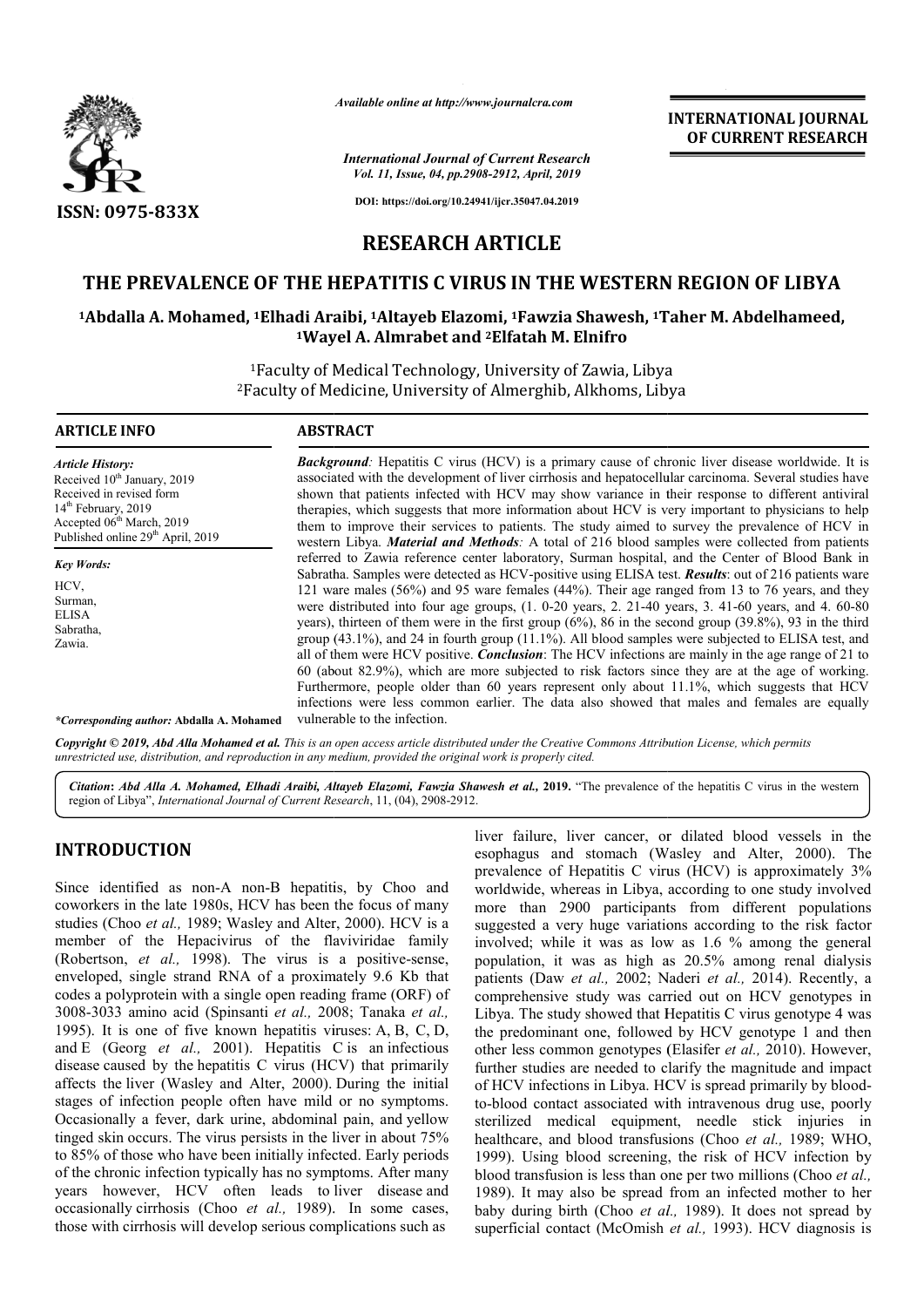by blood testing to look for either antibodies to the virus or the viral RNA. A periodic testing is recommended for all people who have an occupation associated with blood or at risk (Choo *et al.,* 1989; McOmish *et al.,* 1993). Progression to chronic disease occurs in the majority of HCV-infected persons, and infection with the virus is one of the main causes of liver failure and liver transportation (Choo *et al.,* 1989; McOmish *et al.,* 1993). There is no vaccine against hepatitis C (Mohsen, 2001; Shoukry, 2018). Many ways are suggested to reduce and prevent HCV invections such as testing donated blood and reducing people who use intravenous drugs and (Spinsanti *et al.,* 2008). Chronic infection can be cured about 95% of the time with antiviral medications such as sofosbuvir or simeprevir (Choo *et al.,* 1989; Spinsanti *et al.,* 2008). The earlier treatments such as Peginterferon and ribavirin had a low cure rate of less than 50% and greater side effects, whereas the newer treatments can be expensive (Thomson *et al.,* 2005; Spinsanti *et al.,* 2008). The aim of this study is to investigate the distribution of the hepatitis C virus among the age groups and genders in the western region of Libya.

#### **MATERALS AND METHODS**

*Samples collection:* 216 samples were collected from public health services in three cities in the western region in Libya. These public health services are the Reference Laboratory in Zawia, Surman general hospital and Central Blood Bank in Sobratha. Blood samples were collected by venipuncture. The samples were allowed to clot naturally and completely, and the serum/plasma was harvested as soon as possible to avoid hemolysis of the RBCs. The serum samples were insured to be clear and not contaminated by microorganisms. Any visible particles were removed by centrifugation at 3000 RPMs for 10 minutes at room temperature.

*ELISA Procedure:* All reagents were used at room temperature (18-26˚C). Concentrated Washing Buffers were diluted 30-fold with distilled water (20 ml concentrated Washing Buffer add to 580 ml of distill water). Any precipitants were dissolved by warm up the concentrated washing buffer. Each reagent was well mixed before adding it to the test wells. The microwells needed on the ELISA Working Sheet were marked with the appropriate information. Positive and Negative Controls were run in duplicate to ensure accuracy. 100 ul of positive or negative controls were added to the appropriate wells. 100 ul of sample diluent were added to the test wells, then 10 μl of test samples were transfer to the test wells. The wells were gently rocked for twenty second, and then covered. The blank wells were kept as is. To ensure better precision, the solutions were well mixed with pipette. The wells were incubated for 30 minutes at 37°C. Carefully remove the incubation mixture by empting the solution into a waste container. Each well was filled with diluted wash buffer and shake gently for 20-30 second. The wash solution was discarded completely and the plate was tapped on absorbent paper. This procedure was repeat 4 more times. 100 ul (or 2 drops) of HRP- anti-human IgG conjugates were added into each well, covered, and incubated at 37°C for 20 minutes. The plate was wash 5 times as described in step 5. 100 ul (or 2 drops) of TMB substrate were add into each well. Incubated at room temperature (18-26˚C) in a dark place for 10 minutes. The reaction was stop by adding 50 ul (1 drop) of stop buffer to each well and gently mixed for 30 seconds. It is important to make sure that all the blue color changes to yellow color

completely. The microplate reader wavelength was set at 450 nm and the absorbance of each well was measured against the blank well within 15 minutes after adding the Stop Solution. A filter of 620 -690 nm was used as a reference wavelength to optimize the assay result.

*Statistical analysis:* Statistical analysis of the results using ANOVA,  $(P \le 0.05)$  showed that a non-significant difference was found with F. value of (1.413\*\*) between the number of patients infected with HCV. non-significant difference with F value of (1.413\*\*), between the number of infected cases with HCV over the four different age groups. No significant difference between the infection rate in the two genders with F value of 1.413\*\*.

#### **RESULTS**

*Hepatitis C virus distribution in the study population:* The study sample showed a distribution of HCV patients in all ages from 13 to 76 years with a mean of 41.4 years. The Data was collected as mentioned earlies from three different cities, the city of Surman where the data were obtained from Surman General Hospital, the city of Sabratha where the data were obtained from the Central Blood Bank, and the city of Zawia where the data were obtained from the Reference Laboratory of Zawia. The data represents the recorded cases in three consecutive years 2015, 2016, 1nd 2017. The total number of infected cases is 216 where males represented 56.5% and females represented 43.5%.

*The Place of recorded cases:* The data showed that the lowest number of cases were recorded in Surman with a total of 14 infected cases (about 6.5 % of the total), 8 of them are males and 6 of them are females, which could be due to the fact that Surman is much smaller than Sabratha city and Zawia city. Sabratha was second with a total of 51 infected cases (about 24 % of the total), 28 of them are males and 23 are females. Zawia had the Highest number of cases with a total of 151 infected cases (about 70 % of the total), 85 of them are males and 66 of them are females. Since Zawia is much larger than the other two cities, it is logical that it recorded more cases. The other thing that is worth to be mentioned is that number of female infected cases are less than the males in all of the cities with a male and female ratio in Surman 57 % males and 43 % female, in Sabratha 55 % males and 45 % females, and in Zawia 56 % males and 44 % females. Figure 1 summarizes these results.

*The year of recording the cases:* The data obtained was recorded in the three consecutive years 2015, 2016, and 2017(as it is presented in figure 2). The number of infected cases recorded in 2015 was 72 cases, 49 of them were males and 23 females. In 2016, the number of infected cases was 87 cases, 35 of them were males and 52 females. In 2017 the total number of infected cases was 57 cases, 37 of them were males and 20 females. The highest percentage of cases was recorded in 2016 (40.3 % of the total), whereas the second is in 2015 (33.3 % of the total), and the year 2017 had the lowest (26.4 % of the total). The number of infected females recorded in 2016 was higher than the infected males (about 60% females to 40 % males). In the year 2015 the ratio was 68 % males to 32 % females, and in the year 2017, the ratio was 65% males to 35% females.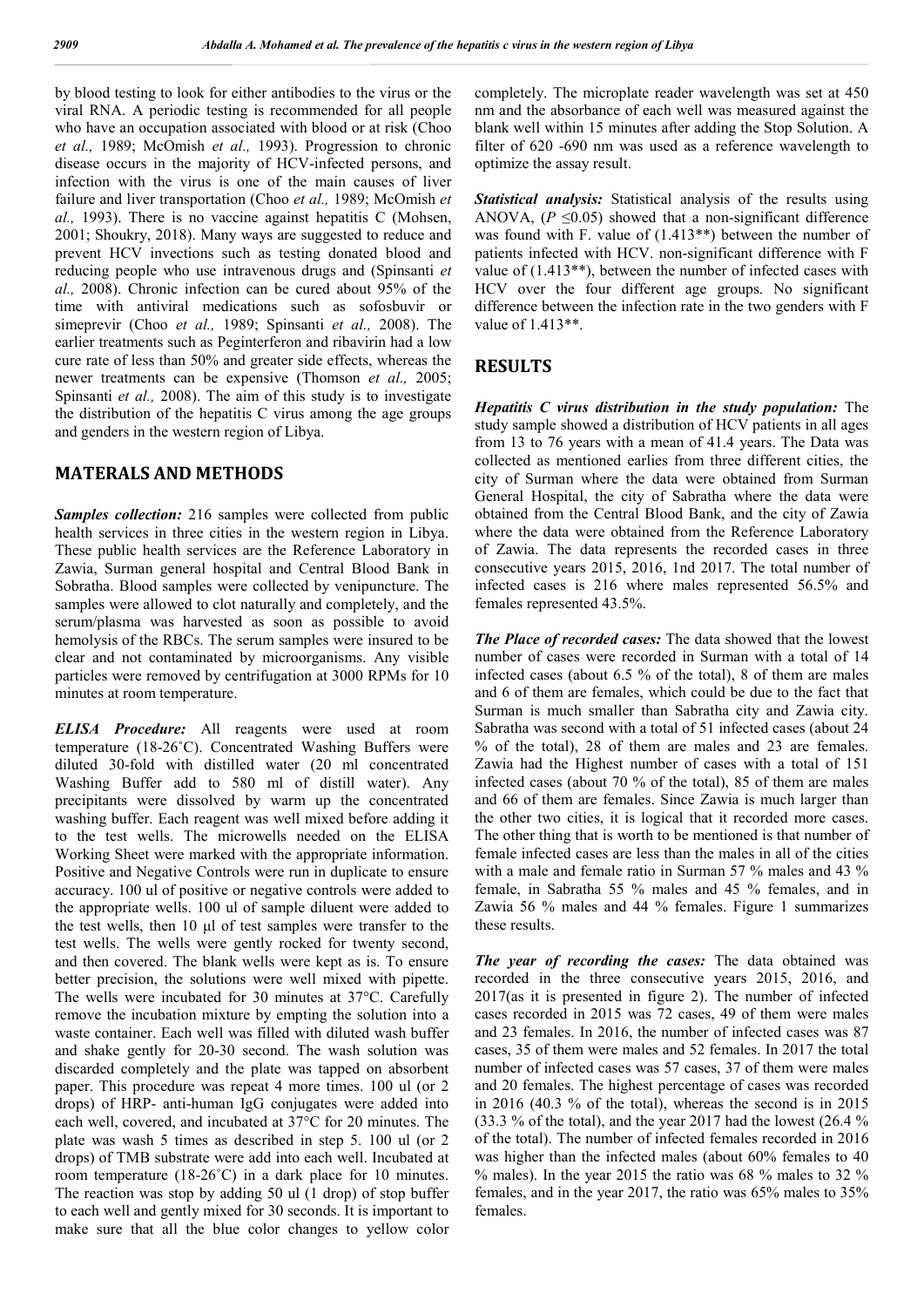

**Figure 1. HCV distribution according to the public health services orientation. The data was expressed as the number of patients in each group. The first place is Surman general hospital with a total of 14 infected patients, 8 of them are males and 6 females. The second place is the Central Blood Bank in Sobratha with a total of 51 infected patients, 28 of them are males and 23 females. The third place is the Reference Laboratory in Zawia with a total of 151 infected patients, 85 of them are males and 66 females**



**Figure 2. HCV distribution according to the year. The data was expressed as the number of patients in each year. The total number of infected patients in the first year (2015) was 72 persons, 49 of them are males and 23 females. The total number of infected patients in the second year (2016) was 78 persons, 35 of them are males and 52 females. The total number of infected patients in the third year (2017) was 57 persons, 37 of them are males and 20 females**

*The age group distribution:* As it was mentioned earlier, the ages of infected cases were distributed from 13 to 76 years with a mean of 41.4 years. As it is shown in figure 3, the cases were divided according to their ages into 4 groups. The first group is from 0 to 20 years, the second group was from 21 to 40 years, the third group was from 41 to 60 years and the fourth group was 60 to 80 years. The number of infected cases in the first group (0-20 years) was 13 cases, 4 of them were males and 9 females. The number of infected cases in the second group (21-40 years) was 86 cases, 50 of them were males and 36 females. The number of infected cases in the third group (41-60 years) was 93 cases, 56 of them were males and 37 females. The number of infected cases in the fourth group (60-80 years) was 24 cases, 12 of them were males and 12 females. The first group (0-20 years) had the lowest number of cases representing about 6% with a female ratio of 69% and male ratio of 31%. The third group (41-60 years) had the highest number of cases representing about 43.1% of the total with a male to female ratio of 60.2% males and 39.8% females.



**Figure 3. HCV distribution among different age groups. The data was expressed as the number of patients in each group. The first group is the young people aged under 20 years contains 13 patients, 4 of them are males and 9 females. The second is the age group 21 to 40 years contains 86 patients, 50 of them are males and 36 females. The third is the age group 41 to 60 years contains 93 patients, 56 of them are males and 37 females. The fourth is the age group older than 60 years contains 24 patients, 12 of them are males and 12 females**

The second highest is the second group (21-40 years) representing about 39.8% of the total with a male to female ratio of 58.1% males and 41.9% females. The last group (60- 80 years) had a total number of cases representing about 11.1% of the total with a male to female ratio of 50% males and 50% females.

#### **DISCUSSION**

HCV infection is one of the Flaviviridae infections with significant clinical problems throughout the world in humans, and it is responsible for the second most common cause of viral hepatitis (Leiveven and Pegasys, 2004). The virus genetically is very unstable and mutates rapidly. The virus can quickly become resistant to the specific anti-viral agents making treatment more difficult. In addition, with rapid mutations, an effective vaccine will also be a challenge. Data obtained from different parts of the world have focused on the increasing interest of HCV by mass screening as it is useful for answering the epidemiological questions and developing vaccines against HCV (Gómez-Escolar Viejo *et al.,* 2018). Furthermore, it has been shown to be beneficial to facilitate therapeutic decisions and strategies (McHutchison, 1999). The mass screening can also demonstrates the severity of the disease (Nausbaum *et al.,* 1995). In current studies, the frequency of HCV infections in Libyan population has been observed by testing provided serum samples by ELISA and proven to be positive for HCV (Trepo, 1994). In this study**,**  comparing the three cities where the samples were collected reflected the size of the city. Zawia city, since it is the largest (its population is about 234000), recorded about 70% of the total HCV infections, and Surman the smallest (its population is about 36700), had only about 6.5%. Furthermore, the distance between Surman and Zawia is only about 15 km, and the distance between Sabratha and Zawia is about 24 km which means people can easily go from one place to another.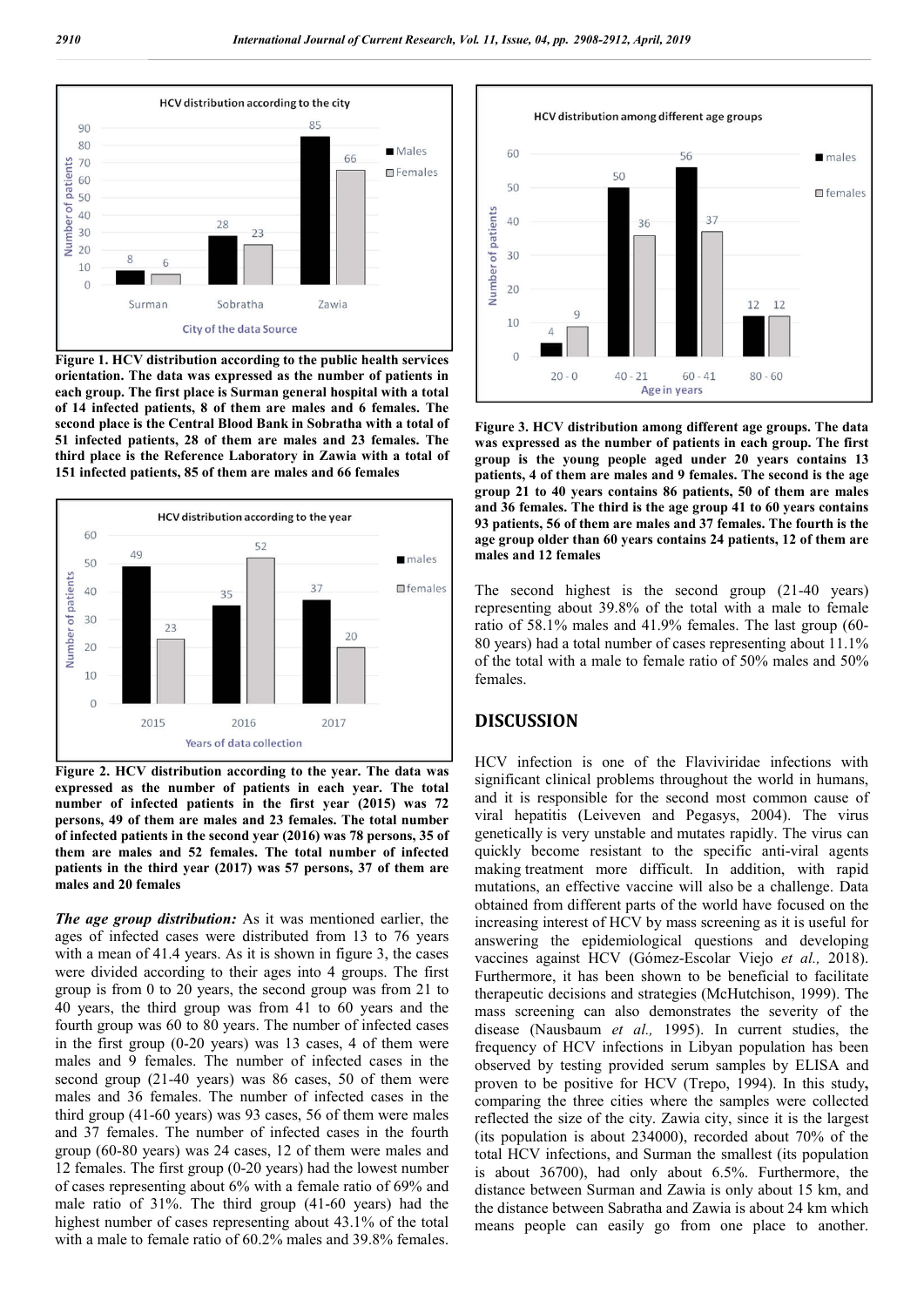Comparing the three consecutive years that are represented in this study showed a slight increase in the year 2016 with a percentage of about 39.3%. The year 2015 had a percentage of 33.3% and the year 2017 had a percentage of 26.4%. The differences among these three years within the normal variation and we can conclude that the HCV virus spreads in a steady rhythm. The most commonly detected HCV infections in this study were age groups  $(41-60)$  with  $43.1\%$  and  $(21-40)$ with 39.8%. The total infected cases of these two groups represents about 82.9% of the whole infected cases. This result shows that these two groups are more likely to be infected than the other two groups since the risk factors for these two groups are greater because they are at the working age. This result agrees with that obtained by Alter and his group where they found that 76% of the infected cases in United States are older than 20 years (Alter *et al.,* 1999), even though in this study only 6.5% of the cases are in the age group 20 years or less which might be due to the cultural differences or since it is a silent disease some infected persons are not aware that they have been infected. Furthermore unlike other age groups, in this group more females are infected (69%) compared to males (31%). Other reports in Arabic countries revealed that the prevalence of HCV infection was mostly associated with the age group of (29-44). In Egypt Ray et. al., demonstrated the predominance of age group (29-44) (Ray *et al.,* 2000). Another study performed by Fakeeh and Zaki in Jeddah, in Saudia Arabia about the prevalence and common HCV among ethnic groups and they concluded that age group (29-44) is common (Fakeeh and Zaki, 1999). In Gazza Strip, Shemer-Avni *et al.*  reported that HCV-G4 predominates (Shemer-Avni *et al.,*  1998). In Lebanon a study conducted by Rami *et al.* in Libanese thalassemics and the results indicated the predominance of age group (29-44) (Ramia *et al.,* 2002). Similar conclusion obtained by other authors in Syria, from hemodialysis patients (Abdulkarim *et al.,* 1998) and in Kuwait (Pasca *et al.,* 2001).

Libya is surrounded by six countries where HCV is endemic, including Egypt, which has the highest prevalence of HCV in the world. Close proximity to these countries could provide transmission arteries for HCV infection into and across Libya (Kalipeni and Zulu, 2012)*.* Immigration and political instability are particularly important factors in HCV prevalence in Libya. Beside age, patient's gender is another demographic parameter that is linked to HCV prevalence and incidence in Libyan population. Previous study has shown that males are more susceptible to all genotypes of HCV than females and subsequently they showed higher HCV infection than females (Hana *et al.,* 2010). In another study conducted on a total 114,928 HCV infection cases during a ten-year period showed that HCV infection was higher among males than females aged between 25 and 39 years (Daw *et al.,* 2018). In agreement with previous studies, our results showed that higher incidence of HCV infection among males than females. The percentage of infected males was 56.5%, whereas the percentage of infected females was 43.5%. This could be attributed to that males are more exposed to different risk factors than females. Additionally, males are more sensitive to all genotypes of HCV than females.

#### **Conclusion**

We conclude from the above data that the HCV infections are mainly in the age range of 21 to 60 (about 82.9%), which are more subjected to risk factors since they are at the age of working. Furthermore, people older than 60 years represent only about 11.1%, which suggests that HCV infections were less common earlier. Unlike what was expected since kidney dialysis is more common in this age group. The data also showed that males and females are equally vulnerable to the infection even though infections in males are slightly higher than infections in females.

#### **REFERENCES**

- Abdulkarim, A. S. Zein, N. N. Germer, J. J. Kolbert, C. P. Kabbani, L. and Krajnik, K. L. 1998. Hepatitis C virus genotypes and hepatitis G virus in hemodialysis patients from Syria: identification of two novel hepatitis V virus subtypes. *Am J Trop Med Hyg*., 50:571—6.
- Alter M.J. 1999.The prevalence of hepatitis C virus infection in the United States, 1988 through 1994. N *Engl J Med.* 341(8):556–62.
- Choo, Q. L. Kuo, G. Weiner, A. J. Overby, L. R. Bradley, D. W. and Houghton, M. 1989. Isolation of a cDNA clone derived from a blood-borne non-A, non-B viral hepatitis genome. *Science*, 244:359–364.
- Colin C. 2001. Sensitivity and specificity of third-generation hepatitis C virus antibody detection assays: an analysis of the literature. *J. Viral. Hepat.,* 8: 87-95.
- Contigiani M Nested PCR Enferm Infecc Microbiol Clin., 26(1):10-15.
- Daw MA, Elkaber MA, Drah AM, Werfalli MM, Mihat AA, Siala IM. 2002. Prevalence of hepatitis C virus antibodies among different populations of relative and attributable risk. *Saudi Med J.,* 23 (11): 1356-1360.
- EASL International Consensus Conference on hepatitis C. Consensus statement. *J. Hepatol.,* (1999). 31(suppl 1):S3– 8.
- Elasifer HA, Agnnyia YM, Al-Alagi BA, Daw MA. 2010. Epidemiological manifestations of hepatitis C virus genotypes and its association with potential risk factors among Libyan patients. *Virol J.,* 7: 317-10.1186/1743- 422X-7-317.
- Fakeeh, M. and Zaki, A. M. 1999. Hepatitis C: prevalence and common geno-types among ethnic groups in Jeddah, Saudi Arabia. *Am J Trop*., 61:889—92.
- Fakeeh, M. and Zaki, AM. 1999. Hepatitis C prevalence and common genotypes among ethnic groups in Jeddah, Saudi Arabia. *Am. J. Trop. Med. Hyg.,* 61:889-892.
- Georg, M. Lauer, M. D. Bruce, D. and Walker, M. D. 2001. Hepatitis C Virus Infection N. E. J. M. 345:41-52.
- Gómez-Escolar Viejo L, García Herola A, Sáez Lloret I, Sánchez Ruano F, Clemente Paulino I, Quílez Ivorra C, Almenta Saavedra I, Martínez Pérez D, Valverde de la Osa 2018. *J.Eur J Gastroenterol Hepatol.,* 1077-1081.
- Hana A Elasifer, Yossif M Agnnyia, Basher A Al-Alagi and Mohamed A Daw, 2010. Epidemiological manifestations of hepatitis C virus genotypes and its association with potential risk factors among Libyan patients. *Virology Journal,* 7:317.
- International Consensus Conference on Hepatitis C: Paris, 1999. consensus statement. *J. Hepatol.,* 30:956-961.
- Kalipeni E, Zulu L. 2012. HIV and AIDS in Africa: a geographic analysis at multiple spatial scales. *Geo Journal,* 77:505–23
- Lavanchy, D.. 1999. Global Surveillance and Control of Hepatitis C. *Journal of Viral Hepatitis,* 6:35-47.
- Leiveven, J. and Pegasys, R. B.V. 2004. Improves Fibrosis in Responders, relapsers and Non responders with Advanced